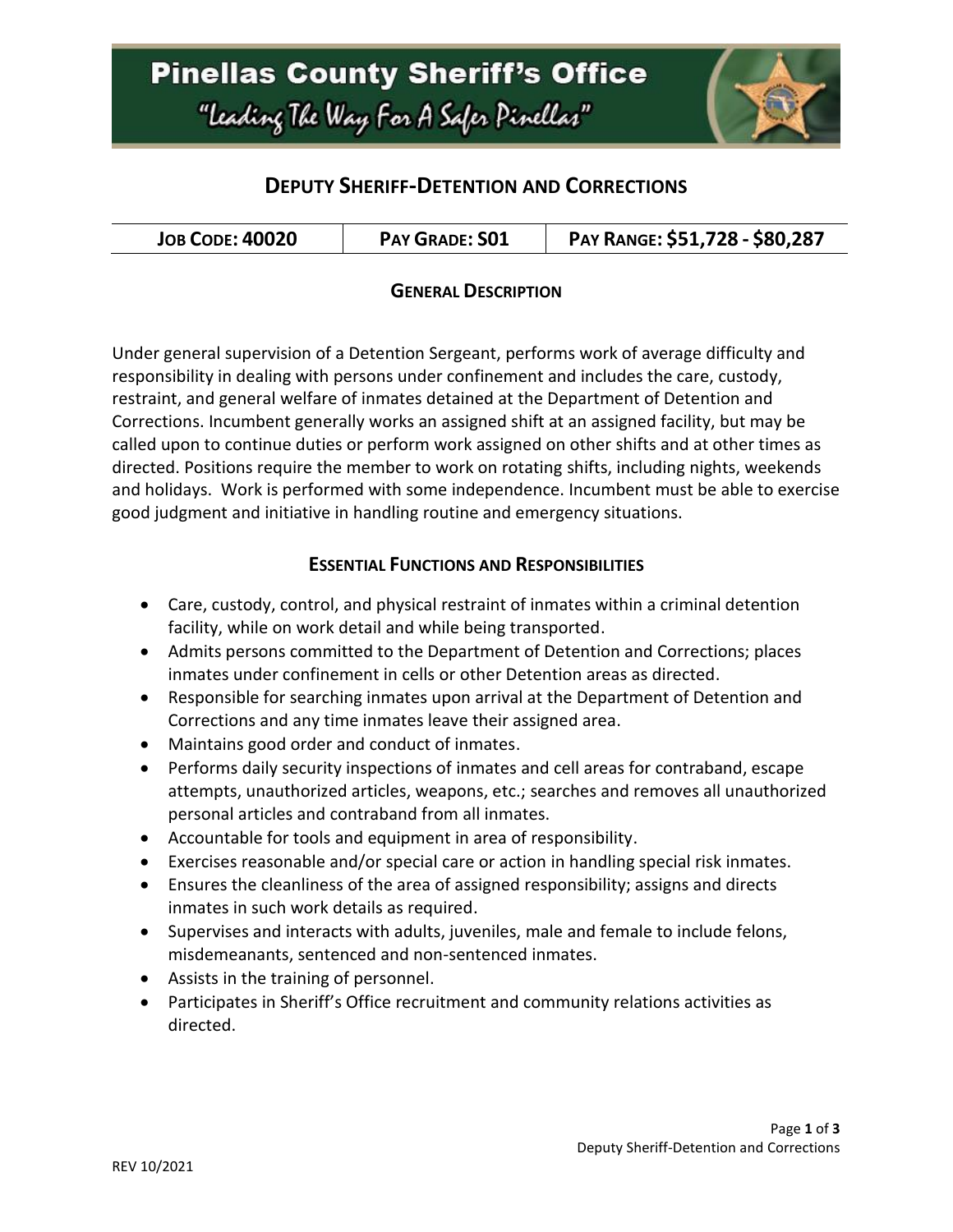# **Pinellas County Sheriff's Office**

"Leading The Way For A Safer Pinellar"



## **QUALIFICATIONS**

- High school graduation or equivalent diploma from an institution accredited by an accrediting body recognized by the U. S. Dept. of Education or licensed as a degree granting institution by the Commission for Independent Education.
- Certification of completion of correctional training as required by the State of Florida.
- Meet requirements and standards of the Florida Criminal Justice Standards and Training Commission as authorized by F.S.S. 943.13.
- Requires that the member be at least 19 years of age.
- Must possess a valid Florida Driver's License.

### **KNOWLEDGE, SKILLS, AND ABILITIES**

- Knowledge of Florida Model Jail Standards and Sheriff's Office rules and regulations as applied to correctional work. Knowledge of General Orders and standard operating procedures.
- Knowledge of the application of modern correctional principles and practices.
- Knowledge of applicable laws, ordinances, rules and regulations.
- Knowledge of cardio pulmonary resuscitation.
- Ability and willingness to learn the principles of criminology and penology, as applied to the corrections profession.
- Ability to react quickly and calmly in emergency situations.
- Ability to understand, express, and carry out oral and written instructions.
- Ability to work closely with others as a team.
- Ability to enforce the rules and policies of the Department of Detention and Corrections with firmness, tact, and impartiality, and to deal courteously with the public.
- Ability to observe and respond to situations promptly and objectively.
- Ability to use and care for equipment and devices used in the corrections profession.
- Ability to comply with the Drug Free Workplace Act.

## **PHYSICAL ABILITIES**

The physical abilities listed below are requirements to perform the essential functions and responsibilities.

- Requires satisfactory medical standards as stated on FDLE form CJSTC 75A, agency medical physical clearance form, and the following:
	- $\circ$  Visual acuity of 20/30 vision standard in each eye; if corrective lenses must be